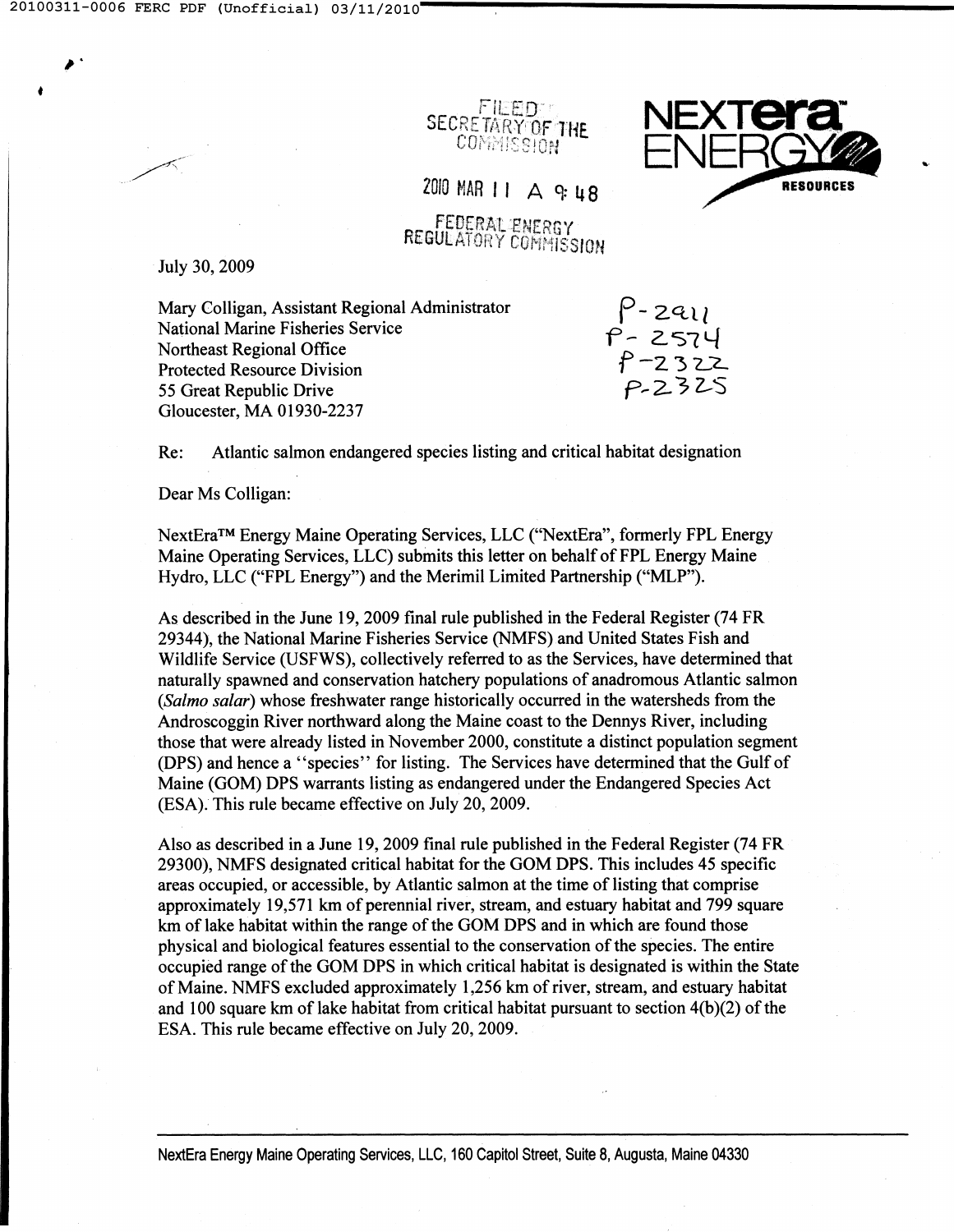$\epsilon^2$ 

 $\bullet$ 

FPL Energy owns, or indirectly partially owns, five hydroelectric projects on the Kennebec River within the described historic range of the GOM DPS, including three (Lockwood, Shawmut and Weston) within the designated critical habitat. On the Androscoggin, FPL Energy owns three hydroelectric projects (including 4 dams) within the historic range of the GOM DPS, including one (the Brunswick Project) within the designated critical habitat. FPL Energy does not own any projects on the Penobscot River.

Thc purpose of this letter is to inform the Services that FPL Energy and MLP plan to continue to perform their ongoing salmon protection efforts with the Services as contemplated by prior agreement, and to also work with thc Scrvices via either Section 10, Section 7 or other applicable provisions of the ESA to secure the required permits.

On the Kennebec River, the ongoing salmon protection efforts include continuing to follow the obligations under the 1998 Lower Kennebec River Comprehensive Hydropower Settlement Accord. The parties to the Agreement include the Kennebec Hydro Developers Group (KHDG), of which FPL Energy and MLP are members, the Kennebec Coalition, the State of Maine, the National Marine Fisheries Service, and the U.S. Fish and Wildlife Service. The agreement in part requires the following:

- a Members of the KHDG contribute \$4.75 million to the State of Maine to be used for diadromous fisheries (including Atlantic salmon) restoration efforts in the Kennebec River basin. These efforts include but are not limited to, the removal of Edwards Dam, trap and truck operations, shad hatchery operations, upstream and downstream fishway monitoring, spawning surveys and reporting. (The majority of these funds have already been contributed.)
- a Members of the KHDG provide both upstream and downstream fish passage measures and conduct passage effectiveness studies at the projects in accordance with the KHDG Agreement (which is part of the Accord).

On-going fish passage operations and studies at the Kennebec and Androscoggin River projects are described in annual reports reviewed by the resouree agencies and submitted to FERC. Currently, MLP operates a fishlift and associated trap, sort and truck facility at the Lockwood Project (installed in 2006) in close cooperation with Maine Department of Marine Resource (MDMR) personnel. MLP captures adult Atlantic salmon at this facility and MDMR personnel collect biological information from the fish and currently transport them to upstream spawning habitat in the Sandy River upstream of the Lockwood, Hydro-Kennebec, Shawmut and Weston Projects. We are conducting these activities under Federal Fish and Wildlife Permit TE697823. In addition, MLP is presently installing a new downstream fish passage facility at Lockwood which is scheduled to be opcrational in late August 2009. Quantitative downstream passage effectiveness studies for Atlantic salmon smolts and kelts at Lockwood is scheduled for 2010. As part of this process, MLP will be consulting with the Maine Resource Agencies and the Services during study plan development and execution of these studies.

Regarding the Shawmut and Weston projects, the KIIDG Agreement outlines upstream and downstream fish passage obligations. Upstream Atlantic salmon passage for these projects is